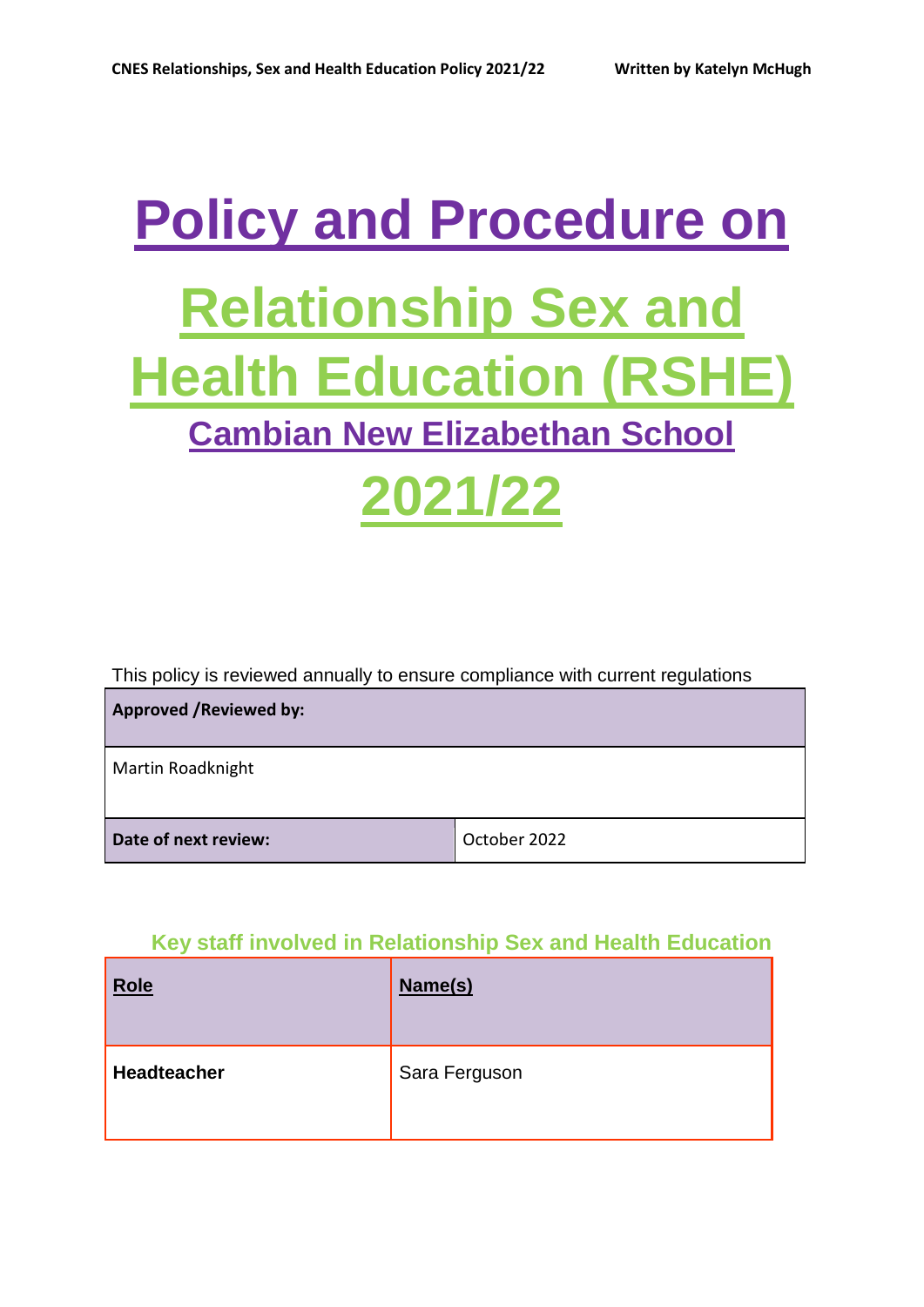| <b>Assistant Head</b>                          | Martin Roadknight                |
|------------------------------------------------|----------------------------------|
| <b>The Personal Development</b><br>Coordinator | Katelyn McHugh                   |
| <b>Members of SLT</b>                          | Sara Ferguson, Martin Roadknight |

## **Purpose of the policy**

This policy covers our school's approach to Relationships, Sex and Health Education. At Cambian New Elizabethan School (CNES), we believe that it is essential and vital for students to be provided with an education that prepares them for the opportunities, responsibilities and experiences of adult life. Cambian New Elizabethan School aims to support students to attain our ethos of achieving their 'personal best' through a safe and supportive environment where all can thrive.

## **Legislation**

The Department for Education published the *Statutory Guidance for Health Education, Relationships Education and Relationships and Sex Education* in June 2019. The statutory guidance ensures a safe and effective curriculum for PSHE across all schools and secures consistency and high standards in the subject.

*Relationships Education, Relationships and Sex Education (RSE) and the Health Education* statutory guidance update (July 2020) and regulations made under sections 34 and 35 of the Child and Social Work Act 2017 made it clear that as of September 2020:

- The Health Education and Relationships Education for primary age children.
- The Relationships, Sex and Health Education aspects of PSHE education for secondary age children are now compulsory in all schools.

Under the Education Act 2002, all schools must provide a broad and balanced curriculum which:

- Promotes the spiritual, moral, cultural, mental and physical development of pupils at the school and of society.
- Prepares pupils for opportunities, responsibilities and experiences of later life. Schools are required to teach relationships and sex education (RSE) under the following regulations and guidance documents: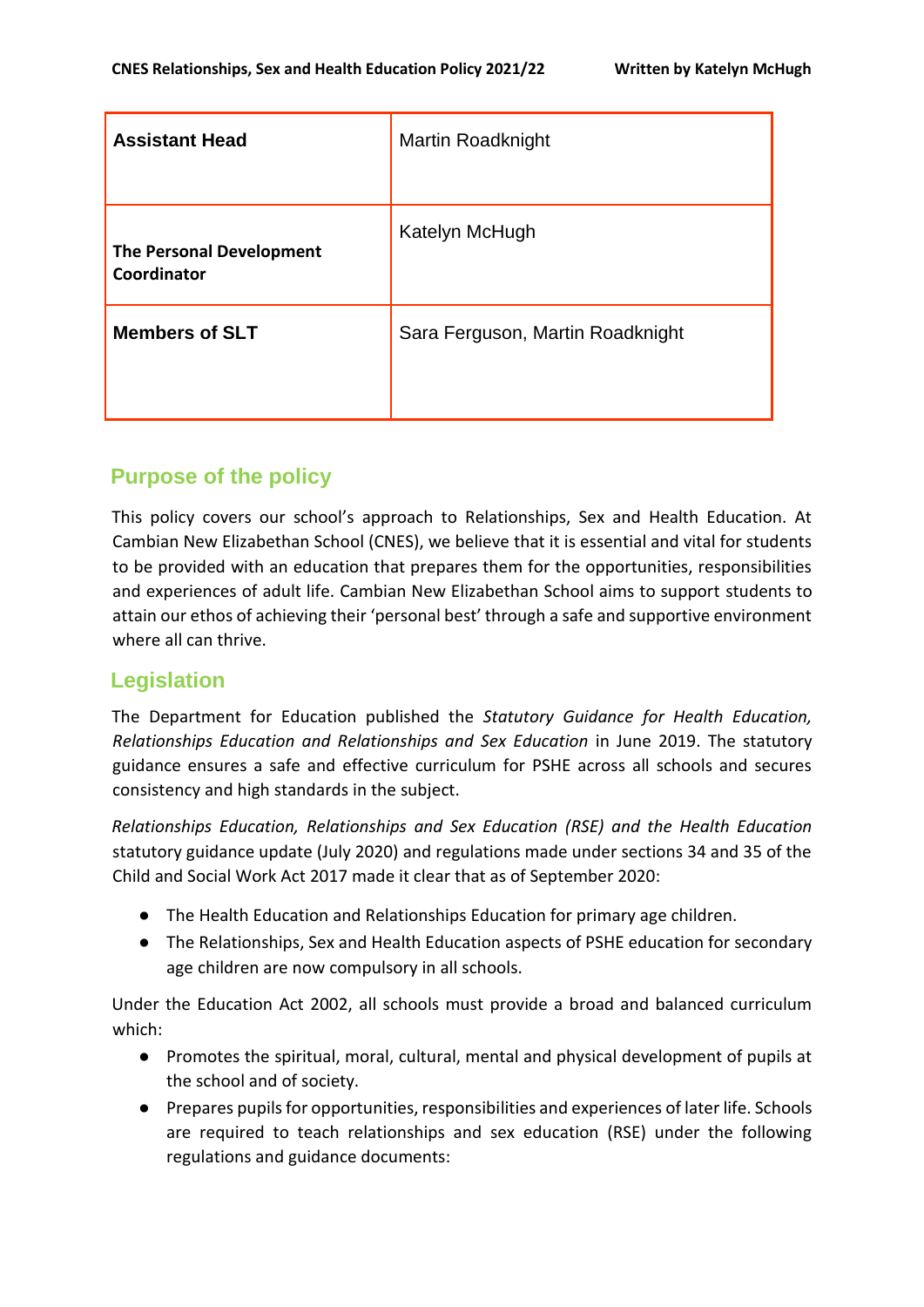- Education Act (1996)
- Learning and Skills Act (2000)
- Education and Inspections Act (2006)
- Equality Act (2010)
- Supplementary Guidance SRE for the 21st century (2014)
- Keeping Children Safe in Education Statutory safeguarding guidance (2019)
- Children and Social Work Act (2017)
- Statutory guidance for Health Education, Relationships Education and RSE (2019) The new Ofsted framework (2019)

#### **Links to other policies**

RSHE has clear links with other Cambian New Elizabethan School policies aimed at promoting pupils' spiritual, moral, social and cultural development including:

- Personal Development Policy
- Anti-Bullying Policy
- Health and Safety Policy
- Behaviour Management, Discipline and Sanctions Policy
- Safeguarding Child Protection Policy
- Special Educational Needs and Disabilities Policy

All of the named policies can be located on the schools website:

#### [Cambian New Elizabethan School | Autism School for Children](https://www.cambiangroup.com/specialist-education/our-schools/autism-schools/new-elizabethan-school/)

## [\(cambiangroup.com\)](https://www.cambiangroup.com/specialist-education/our-schools/autism-schools/new-elizabethan-school/) **Aims of the RSHE policy**

The aims of this policy are to:

- Define Relationships, Sex & Health Education
- Set out the delivery and content covered in RSHE and how it forms part of the school's Personal Development provision
- Set out the contribution made by other curriculum areas to the delivery of RSHE
- Outline the specific roles and responsibilities of staff involved in leading, planning and delivering RSHE
- Specifying how the views of learners will be sought and how the specific needs of all students are met
- Include information about a parent/carer's right to request that their child be excused from the lessons. This only applies to the Sex Education component of RSH
- Detail how the curriculum area and RSHE Policy are monitored, evaluated and reviewed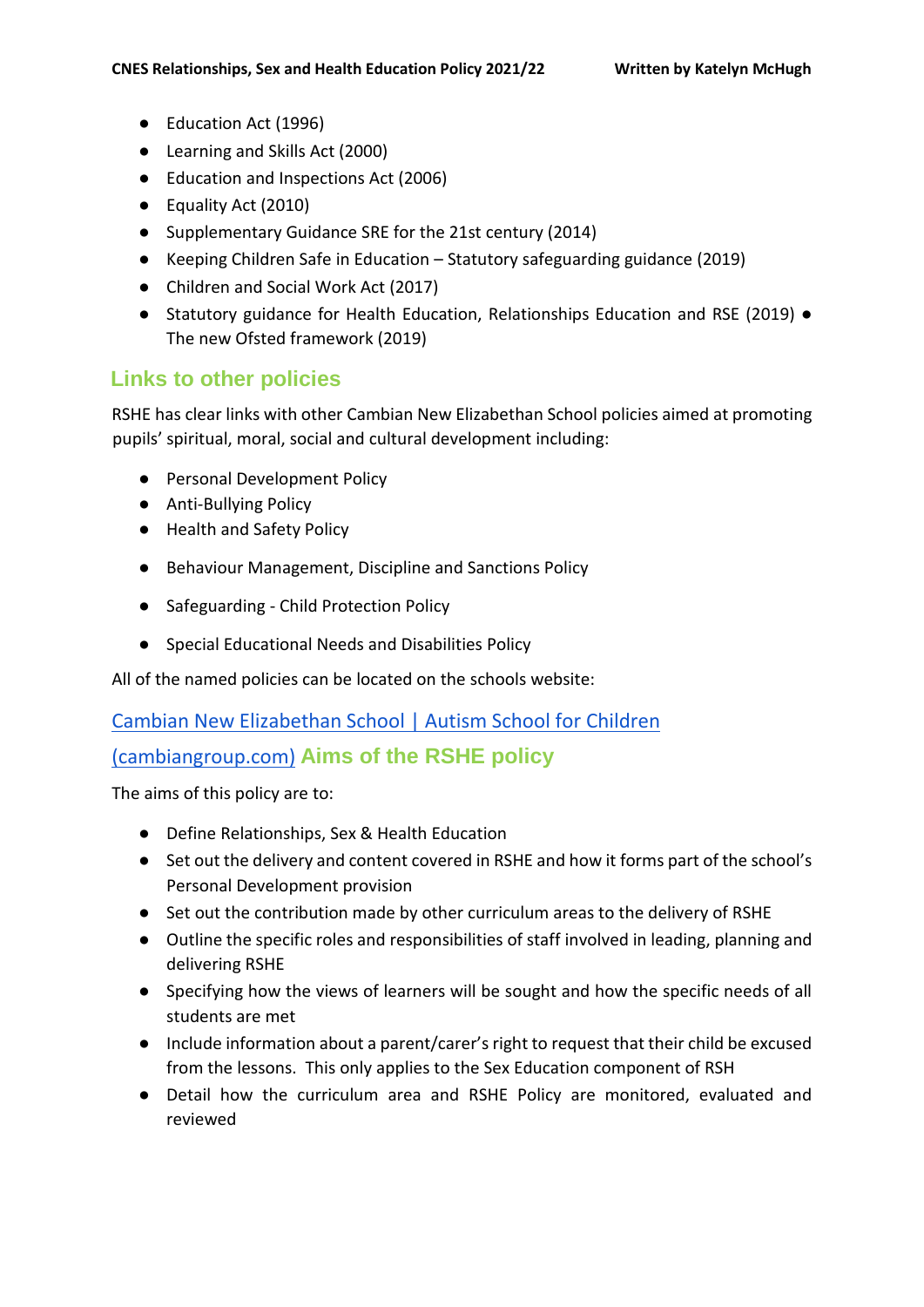## **Definitions**

**RSHE** encompasses the emotional, social and cultural development of pupils and involves learning about relationships, sexual health, sexuality, healthy lifestyles, diversity and personal identity. RSHE involves a combination of sharing information and exploring issues and values. RSHE is about encouraging pupils to be able to make informed choices.

*Relationships education* is defined as teaching the fundamental building blocks and characteristics of positive relationships, with particular reference to respectful friendships, family relationships, and relationships with other children and with adults, including online.

*Health education* is defined as teaching pupils about physical health and mental wellbeing, focusing on recognising the link between the two and being able to make healthy lifestyle choices.

*Sex education* is teaching of issues relating to human sexuality, including emotional relations and responsibilities, human sexual anatomy, sexual activity, sexual reproduction, age of consent, reproductive health, reproductive rights, safe sex and birth control.

#### **RSHE is not the promotion of sexual activity.**

## **Roles and Responsibilities**

## **The Headteacher**

The Headteacher is responsible for:

- Ensuring that RSHE is taught professionally, consistently and factually across all phases of the school
- Managing any requests to withdraw students from non-statutory component (Sex Education) of RSHE
- Ensure that staff can confidently report any concern or safeguarding concern

## **The Assistant Head**

The Assistant Head is responsible for:

- Review the policy annually or sooner if necessary
- Report to the school governors and regional educational lead, when requested, on the effectiveness of the policy
- Ensuring that RSHE is taught professionally, consistently and factually across all phases of the school
- Ensure that staff can confidently report any concern or safeguarding concern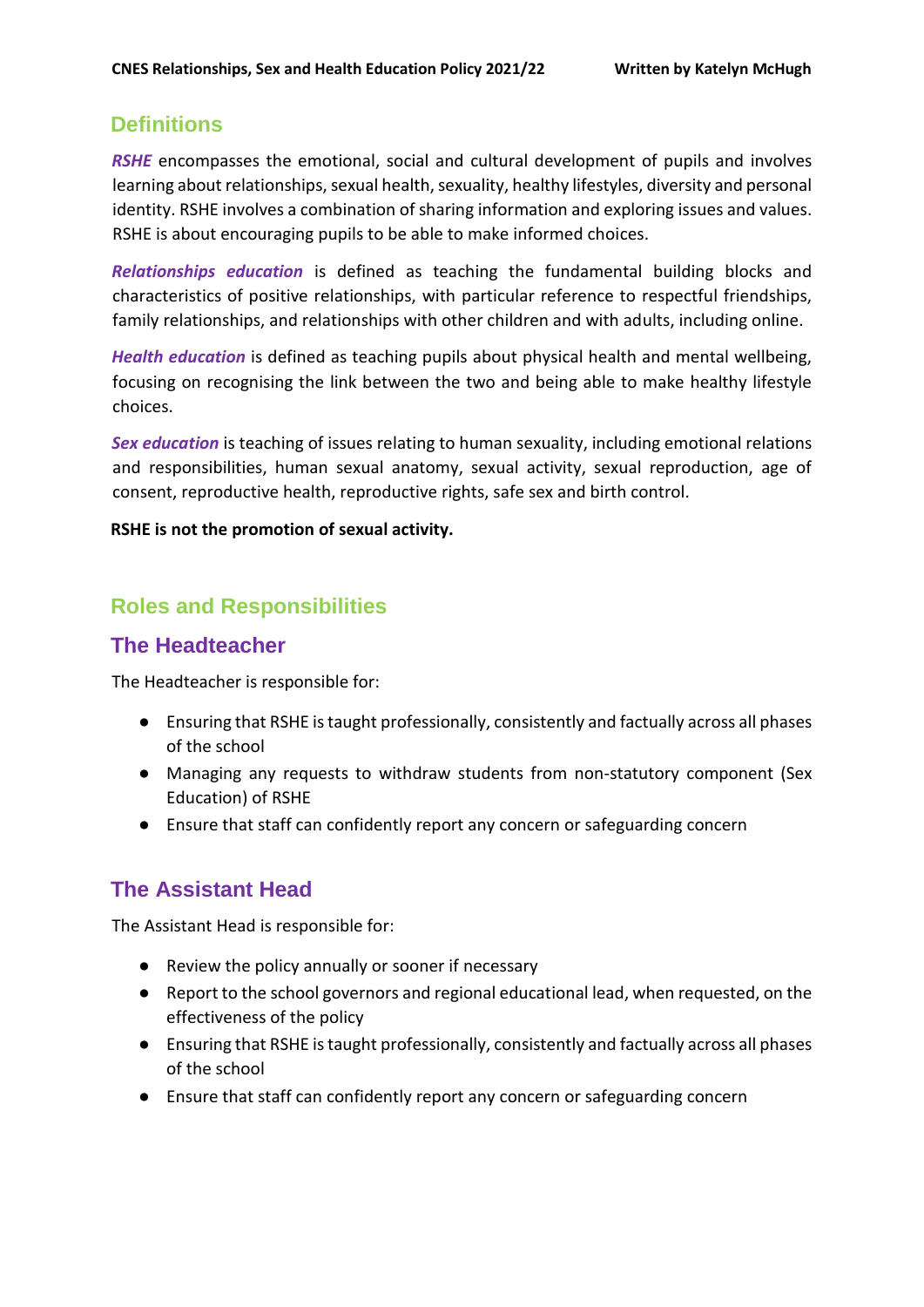## **The Personal Development Coordinator**

The Personal Development Coordinator is responsible for:

- Inform staff and parents/carers of our RSH policy, and that the policy is implemented effectively
- Ensure staff are given sufficient training, so they can teach RSHE effectively and sensitively
- Create schemes of work for RSHE across all phases of the school that cover all statutory topics included in the Department of Education's RSHE Framework
- Liaise with external agencies (including health professionals) regarding the RSHE programme, and ensure that all adults who work with our pupils on these issues are aware of the school policy and work within its framework
- Monitor the implementation of the policy on a regular basis and report to the Headteacher, when requested, on the effectiveness of the policy

## **PSHE Teachers**

Teachers are responsible for:

- Delivering RSHE in a factual and sensitive way
- Creating resources that follow the schemes of work provided by the Personal Development Coordinator
- Modelling positive attitudes to RSHE
- Monitoring progress within each component of RSHE
- Responding to the needs of individual students and creating strategies that allow all students to engage appropriately in RSHE

## **Content and Delivery**

The RSHE curriculum is part of the whole school Personal Development offer. This is delivered to students via a timetabled lesson, one hour per week, alongside other opportunities for RSHE learning such as assemblies, tutor periods, MDT therapy sessions and cross-curricular lessons.

The lessons are planned and designed to be age appropriate, under the following broad themes:

- *Managing Feelings* Understanding feelings, and that how a person may feel affects choices and behaviour, aspects of Relationships and Sex Education
- *Changing & Growing* How I and others are changing; new opportunities and responsibilities; aspects of Relationships and Sex Education
- *Self-Awareness* Identity, personal likes and dislikes, personal strengths and interests
- *Self-Care, Support & Safety* Looking after ourselves and keeping safe; aspects of Relationships and Sex Education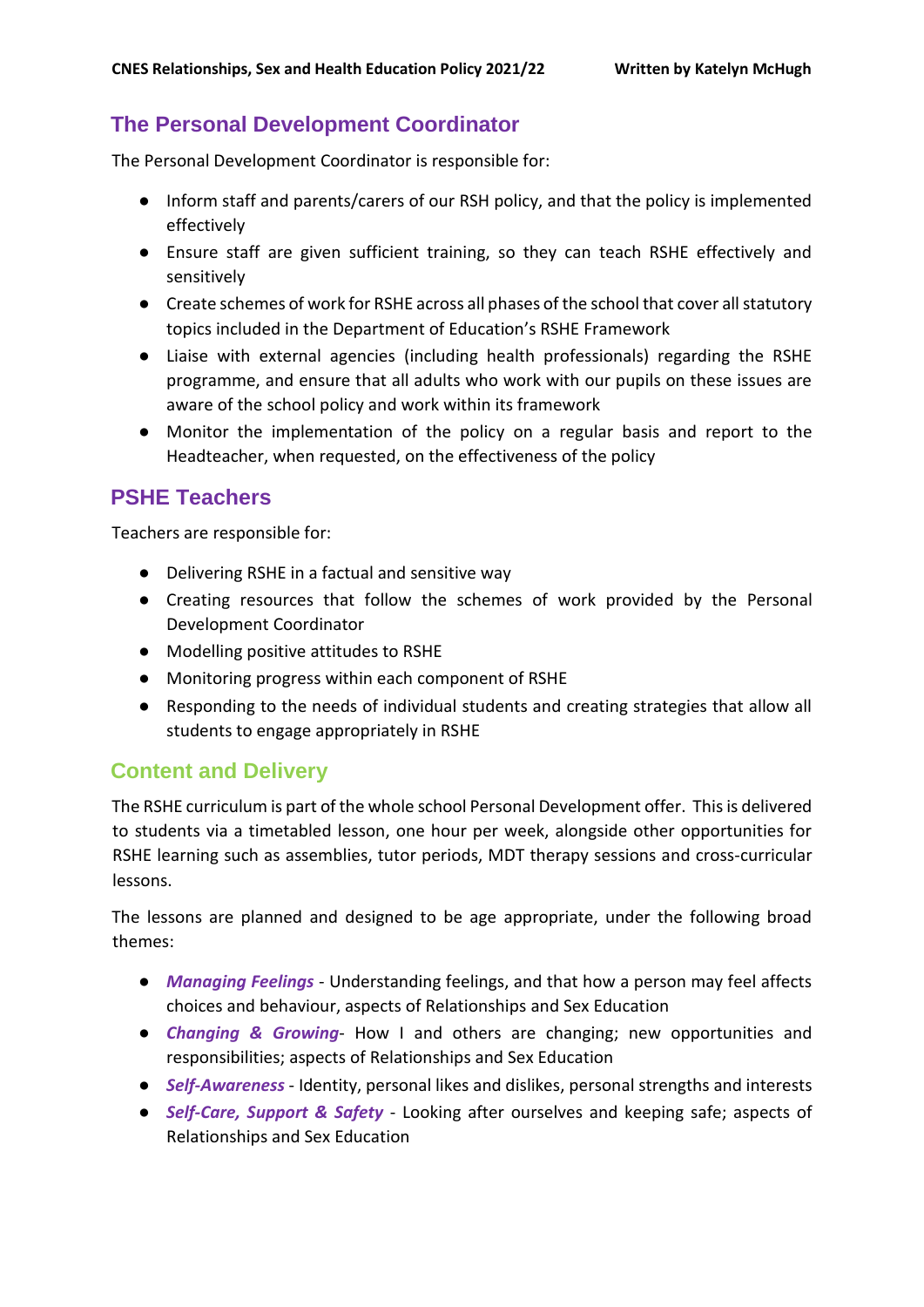- *The World I Live In* Living confidently in the wider world including careers and life skills
- *Healthy Lifestyles* Being and keeping healthy, physically and mentally

*See Appendix A and Appendix B for further information on the expected outcomes for primary and secondary aged students.* 

#### **Confidentiality and Safeguarding**

CNES recognises that at the heart of RSHE, the focus is on keeping children safe, and acknowledges the significant role that schools have in preventative education. In our school, we will allow children an open forum to discuss potentially sensitive issues. Such discussions can lead to increased safeguarding reports. Children will be made aware of the processes to enable them to raise their concerns or make a report and how any report will be handled. This will also include processes when they have a concern about a peer or friend.

In line with the document Keeping Children Safe in Education (KCSIE), all staff are aware of what to do if a child tells them that they are being abused or neglected. Staff are aware of the need to manage the requirement to maintain an appropriate level of confidentiality. This means only involving those that need to be involved, such as the Designated Safeguarding Lead and children's social care. A member of staff will never promise a child that they will not tell anyone about a report of abuse, as this is not in the best interests of the child.

## **Equal Opportunities**

Pupils at CNES are entitled to engage positively in the RSHE curriculum regardless of race, religion, gender or ability. The school seeks to promote safe, equal, caring and enjoyable relationships. As an independent school we recognise and protect the importance of characteristics that are outlined in the Equality Act 2010.

The RSE programme at CNES is differentiated to meet the age and emotional development of each pupil and is sensitive to their personal experiences. The school promotes a culture of equality where sexism, homophobia and gender stereotypes will not be supported.

## **Continued Professional Development**

CNES recognises that, in order to properly implement and maintain this policy, there is a requirement to ensure that key staff have the opportunity to access appropriate and relevant training and development opportunities when required.

The Head of Quality of Education and Personal Development Coordinator are responsible for the organisation and delivery of staff training in regards to RSHE. This is delivered through staff inset, sharing of good practice and distribution of literature and resources.

#### **Involving parents and carers**

We believe that the delivery of RSHE is most effective when it is in collaboration with a student's home. At CNES we strive to build a positive and supporting relationship with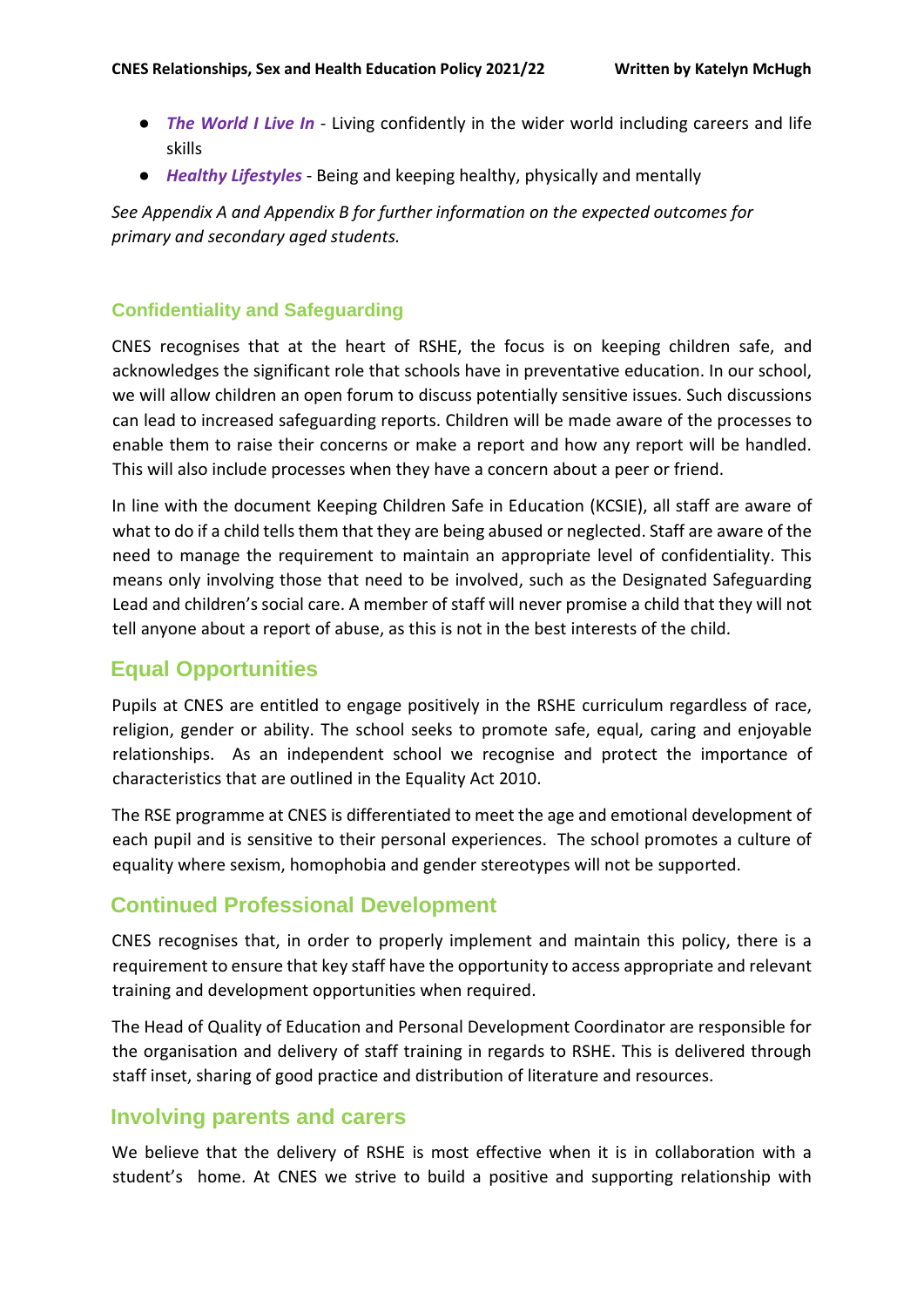parents/carers of children and young people at our school through mutual understanding, trust and cooperation.

CNES are passionate about establishing strong channels of communication between parents/carers and their children. The school also operates an open-door policy encouraging parents/carers to discuss RSHE at relevant times throughout the school year.

## **Withdrawal from Sex Education**

*The Relationships Education, Relationships and Sex Education, and Health Education Regulations 2019* (made under sections 34 and 35 of the Children and Social Work Act 2017) confirms the 1996 Education Act, that parents have the right to withdraw their child from part, or all of the sex education programme that does not form part of the national science or health education curriculum. There is no parental right of withdrawal from the science, relationship or health education curriculum, which includes understanding the adolescent body.

Parents must state their request in writing to the Headteacher. Parents will then be invited into school to discuss the request to ensure that their wishes are fully understood. We will explain the nature and purpose of the curriculum alongside the benefits of receiving this important education and any detrimental effects that withdrawal might have on their son or daughter, e.g. the emotional and social effects of being excluded as well as the likelihood of the pupil hearing his/her peers' version of what was learned in the class rather than what was delivered by the expert teacher. Unless there are exceptional circumstances, the school will respect the parents' request to withdraw their pupil.

Requests from parents must be made annually for consideration. However, three terms before a pupil turns 16 years old s/he is legally able to make his/her own decision as to whether s/he receives sex education. The school will make arrangements to provide the pupil with sex education during one of those terms and a parental request of withdrawal will not be granted.

## **Health professionals and external agencies**

All students at CNES will cover the mandatory topics set out in the DfE RSHE policy. In order to meet the requirements outlined by the DfE, the RSHE content will be delivered by teachers, dedicated staff, and outside agencies. CNES recognises that working with outside agencies can enhance and enrich students' experiences. However, CNES also recognises that it has a responsibility to ensure that students remain safe. Therefore, resources used by agencies will be checked to ensure they are age appropriate and accessible to all students. A member of staff will always remain with the visitor to ensure that the school's safeguarding policy is upheld.

## **Monitoring & Evaluation**

The educational and personal needs of our students develop in line with varying societal pressures and economic change. Our aim is to provide a RSHE curriculum that is relevant and tailored to meet the needs of our students, depending on their age and stage of personal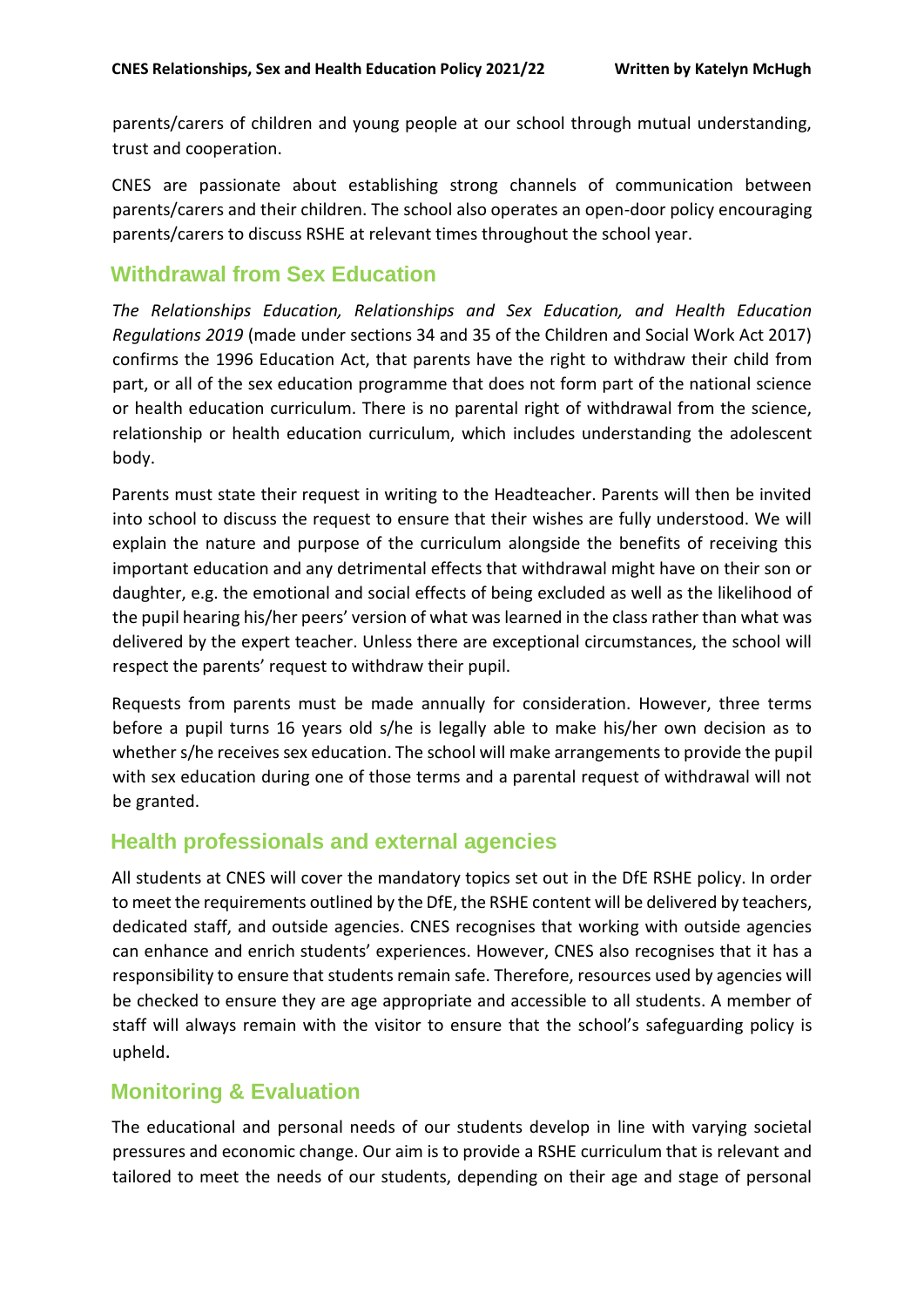development. For this reason, we review the RSE and Relationships curriculum annually, and will inform parents/carers of any revisions to the School's policy or curriculum. We aim to monitor the effectiveness of our sex education provision through:

- Annual feedback from students
- Annual feedback from parents
- Regular feedback from staff
- Classroom observations
- Book scrutinies

The school will review this policy annually, evaluating its effectiveness by taking into account feedback from students, staff and parents, as well as what has come to light through classroom observations and information we receive from national reports and curriculum reviews.

## **Appendix A: Relationships and Sex Education (RSE) content guidance**

#### **By the end of primary school:**

| <b>Families</b><br>people who<br>care for me | and Pupils should know:<br>That families are important for children growing up because they can give love,<br>$\bullet$<br>security and stability.                                                                                                             |
|----------------------------------------------|----------------------------------------------------------------------------------------------------------------------------------------------------------------------------------------------------------------------------------------------------------------|
|                                              | The characteristics of healthy family life, commitment to each other, including in<br>$\bullet$<br>times of difficulty, protection and care for children and other family members, the<br>importance of spending time together and sharing each other's lives. |
|                                              | That others' families, either in school or in the wider world, sometimes look different<br>$\bullet$<br>from their family, but that they should respect those differences and know that<br>other children's families are also characterised by love and care.  |
|                                              | That stable, caring relationships, which may be of different types, are at the heart of<br>$\bullet$<br>happy families, and are important for children's security as they grow up.                                                                             |
|                                              | That marriage represents a formal and legally recognised commitment of two<br>$\bullet$<br>people to each other which is intended to be lifelong.                                                                                                              |
|                                              | How to recognise if family relationships are making them feel unhappy or unsafe,<br>$\bullet$<br>and how to seek help or advice from others if needed.                                                                                                         |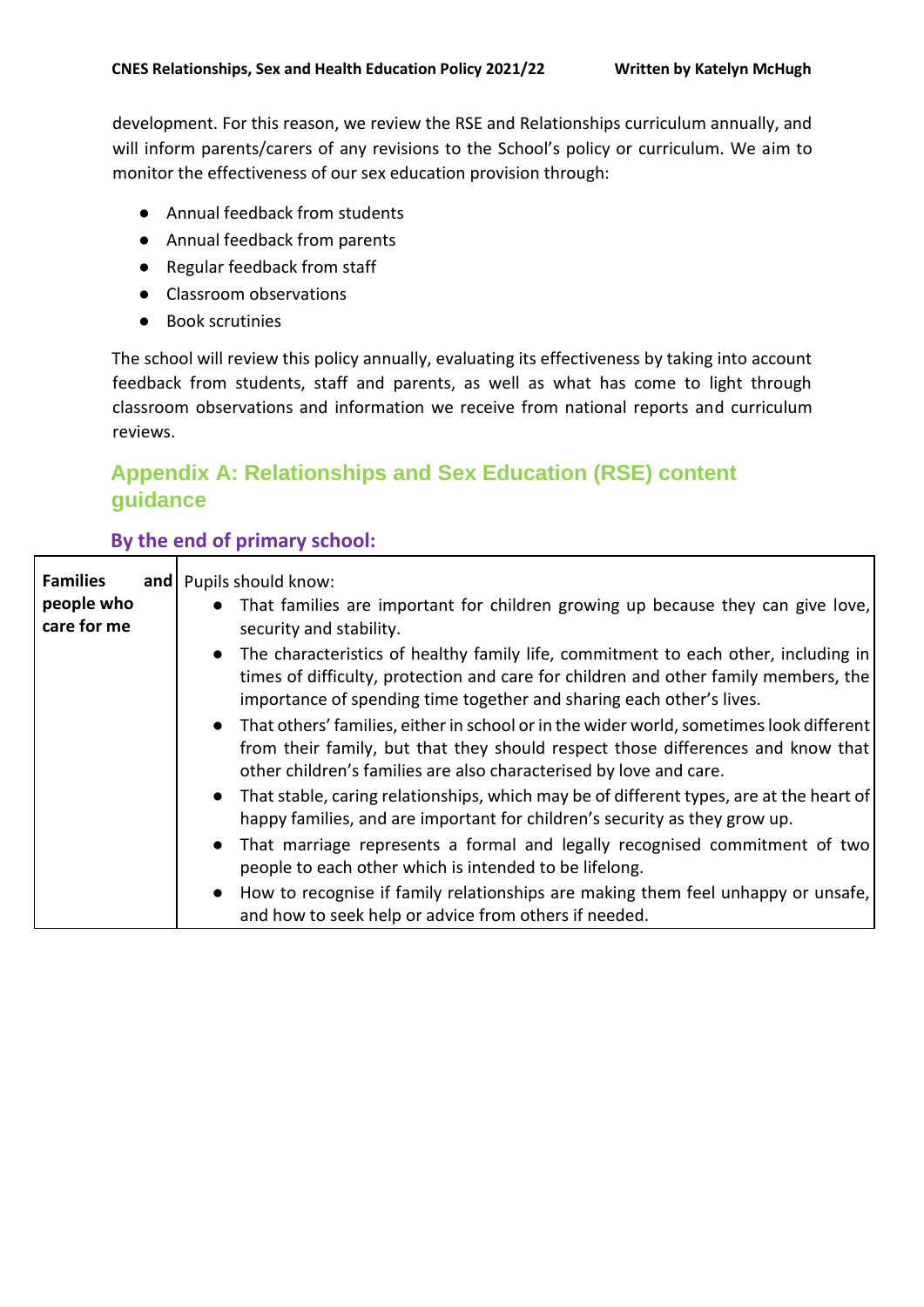| Caring<br>friendships | Pupils should know:<br>How important friendships are in making us feel happy and secure, and how people<br>choose and make friends.                                                                                                                                                                          |
|-----------------------|--------------------------------------------------------------------------------------------------------------------------------------------------------------------------------------------------------------------------------------------------------------------------------------------------------------|
|                       | • The characteristics of friendships, including mutual respect, truthfulness,<br>trustworthiness, loyalty, kindness, generosity, trust, sharing interests and<br>experiences and support with problems and difficulties.<br>• That healthy friendships are positive and welcoming towards others, and do not |
|                       | make others feel lonely or excluded.<br>That most friendships have ups and downs, and that these can often be worked<br>$\bullet$<br>through so that the friendship is repaired or even strengthened, and that resorting<br>to violence is never right.                                                      |

|                   | • How to recognise who to trust and who not to trust, how to judge when a friendship<br>is making them feel unhappy or uncomfortable, managing conflict, how to manage<br>these situations and how to seek help or advice from others, if needed. |
|-------------------|---------------------------------------------------------------------------------------------------------------------------------------------------------------------------------------------------------------------------------------------------|
| <b>Respectful</b> | Pupils should know:                                                                                                                                                                                                                               |
| relationships     | The importance of respecting others, even when they are very different from them<br>(for example, physically, in character, personality or backgrounds), or make different<br>choices or have different preferences or beliefs.                   |
|                   | Practical steps they can take in a range of different contexts to improve or support<br>respectful relationships.                                                                                                                                 |
|                   | The conventions of courtesy and manners.                                                                                                                                                                                                          |
|                   | The importance of self-respect and how this links to their own happiness.                                                                                                                                                                         |
|                   | That in school and in wider society they can expect to be treated with respect by                                                                                                                                                                 |
|                   | others, and that in turn they should show due respect to others, including those in<br>positions of authority.                                                                                                                                    |
|                   | About different types of bullying (including cyberbullying), the impact of bullying,<br>responsibilities of bystanders (primarily reporting bullying to an adult) and how to get<br>help.                                                         |
|                   | What a stereotype is, and how stereotypes can be unfair, negative or destructive.<br>The importance of permission-seeking and giving in relationships with friends, peers<br>and adults.                                                          |
| Online            | Pupils should know:                                                                                                                                                                                                                               |
| relationships     | That people sometimes behave differently online, including by pretending to be<br>someone they are not.                                                                                                                                           |
|                   | That the same principles apply to online relationships as to face-to-face relationships,<br>$\bullet$<br>including the importance of respect for others online including when we are<br>anonymous.                                                |
|                   | The rules and principles for keeping safe online, how to recognise risks, harmful<br>content and contact, and how to report them.                                                                                                                 |
|                   | How to critically consider their online friendships and sources of information<br>including awareness of the risks associated with people they have never met.                                                                                    |
|                   | How information and data is shared and used online.                                                                                                                                                                                               |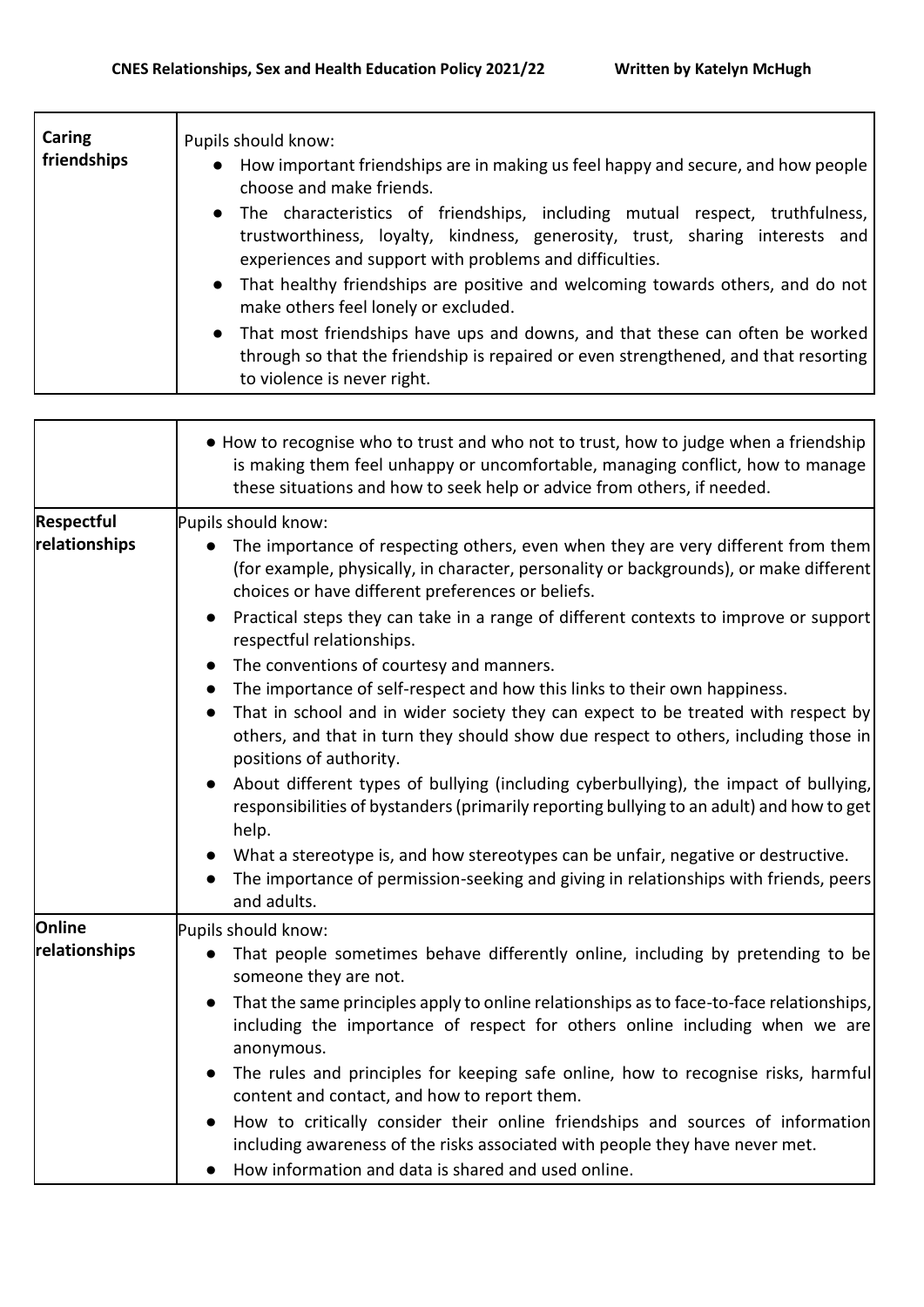| <b>Being safe</b> | Pupils should know:<br>What sorts of boundaries are appropriate in friendships with peers and others<br>(including in a digital context).<br>• About the concept of privacy and the implications of it for both children and adults;<br>including that it is not always right to keep secrets if they relate to being safe.<br>• That each person's body belongs to them, and the differences between appropriate<br>and inappropriate or unsafe physical, and other, contact.<br>• How to respond safely and appropriately to adults they may encounter (in all<br>contexts, including online) whom they do not know.<br>How to recognise and report feelings of being unsafe or feeling bad about any adult.<br>How to ask for advice or help for themselves or others, and to keep trying until<br>$\bullet$ |
|-------------------|-----------------------------------------------------------------------------------------------------------------------------------------------------------------------------------------------------------------------------------------------------------------------------------------------------------------------------------------------------------------------------------------------------------------------------------------------------------------------------------------------------------------------------------------------------------------------------------------------------------------------------------------------------------------------------------------------------------------------------------------------------------------------------------------------------------------|
|                   | they are heard.<br>How to report concerns or abuse, and the vocabulary and confidence needed to do<br>SO.<br>Where to get advice e.g. family, school and/or other sources.                                                                                                                                                                                                                                                                                                                                                                                                                                                                                                                                                                                                                                      |

## **By the end of secondary school:**

#### **Schools should continue to develop knowledge on topics specified for primary as required and in addition cover the following content by the end of secondary:**

| <b>Families</b> | Pupils should know:<br>That there are different types of committed, stable relationships.<br>How these relationships might contribute to human happiness and their importance<br>$\bullet$<br>for bringing up children.<br>What marriage is, including their legal status e.g. that marriage carries legal rights<br>and protections not available to couples who are cohabiting or who have married,<br>for example, in an unregistered religious ceremony.<br>Why marriage is an important relationship choice for many couples and why it must<br>$\bullet$<br>be freely entered into.<br>The characteristics and legal status of other types of long-term relationships.<br>$\bullet$ |
|-----------------|-------------------------------------------------------------------------------------------------------------------------------------------------------------------------------------------------------------------------------------------------------------------------------------------------------------------------------------------------------------------------------------------------------------------------------------------------------------------------------------------------------------------------------------------------------------------------------------------------------------------------------------------------------------------------------------------|
|                 | The roles and responsibilities of parents with respect to raising of children, including<br>the characteristics of successful parenting.<br>How to: determine whether other children, adults or sources of information are<br>$\bullet$<br>trustworthy: judge when a family, friend, intimate or other relationship is unsafe<br>(and to recognise this in others' relationships); and, how to seek help or advice,<br>including reporting concerns about others, if needed.                                                                                                                                                                                                              |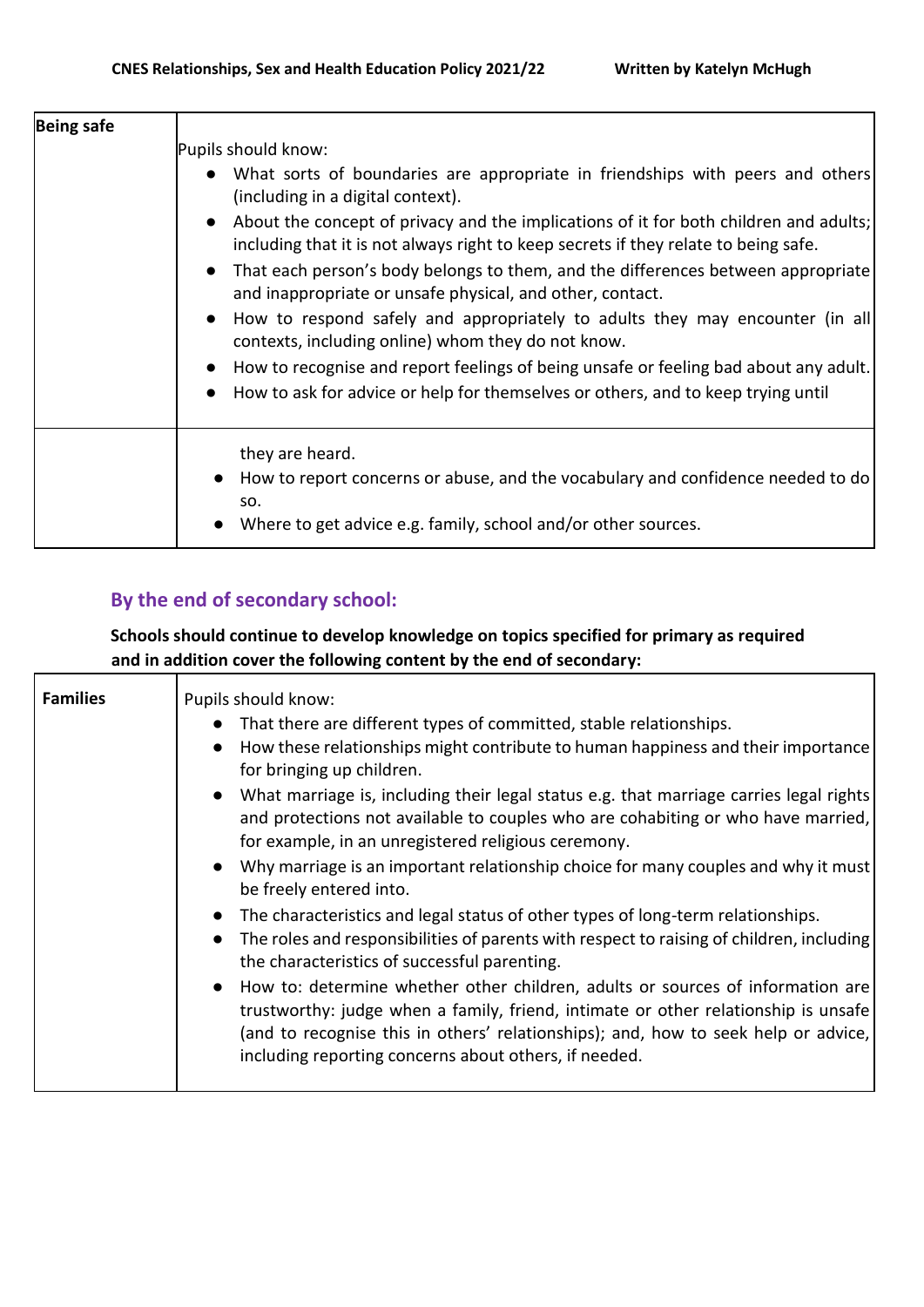| Respectful<br>relationships,<br>including<br>friendships | Pupils should know:<br>The characteristics of positive and healthy friendships (in all contexts, including<br>$\bullet$<br>online) including: trust, respect, honesty, kindness, generosity, boundaries, privacy,<br>consent and the management of conflict, reconciliation and ending relationships.<br>This includes different (non-sexual) types of relationship.<br>• Practical steps they can take in a range of different contexts to improve or support<br>respectful relationships. |
|----------------------------------------------------------|---------------------------------------------------------------------------------------------------------------------------------------------------------------------------------------------------------------------------------------------------------------------------------------------------------------------------------------------------------------------------------------------------------------------------------------------------------------------------------------------|
|                                                          | How stereotypes, in particular stereotypes based on sex, gender, race, religion,<br>$\bullet$<br>sexual orientation or disability, can cause damage (e.g. how they might normalise<br>non-consensual behaviour or encourage prejudice).                                                                                                                                                                                                                                                     |
|                                                          | That in school and in wider society they can expect to be treated with respect by<br>$\bullet$<br>others, and that in turn they should show due respect to others, including people in<br>positions of authority and due tolerance of other people's beliefs.                                                                                                                                                                                                                               |
|                                                          | About different types of bullying (including cyberbullying), the impact of bullying,<br>$\bullet$<br>responsibilities of bystanders to report bullying and how and where to get help.                                                                                                                                                                                                                                                                                                       |
|                                                          | That some types of behaviour within relationships are criminal, including violent<br>$\bullet$<br>behaviour and coercive control.                                                                                                                                                                                                                                                                                                                                                           |

|                   | What constitutes sexual harassment and sexual violence and why these are always<br>unacceptable.<br>The legal rights and responsibilities regarding equality (particularly with reference<br>to the protected characteristics as defined in the Equality Act 2010) and that<br>everyone is unique and equal. |
|-------------------|--------------------------------------------------------------------------------------------------------------------------------------------------------------------------------------------------------------------------------------------------------------------------------------------------------------|
| <b>Online and</b> | Pupils should know:                                                                                                                                                                                                                                                                                          |
| media             | Their rights, responsibilities and opportunities online, including that the same<br>expectations of behaviour apply in all contexts, including online.                                                                                                                                                       |
|                   | About online risks, including that any material someone provides to another has the<br>potential to be shared online and the difficulty of removing potentially<br>compromising material placed online.                                                                                                      |
|                   | Not to provide material to others that they would not want shared further and not<br>to share personal material which is sent to them.                                                                                                                                                                       |
|                   | What to do and where to get support to report material or manage issues online.<br>The impact of viewing harmful content.                                                                                                                                                                                    |
|                   | That specifically sexually explicit material e.g. pornography presents a distorted<br>picture of sexual behaviours, can damage the way people see themselves in relation<br>to others and negatively affect how they behave towards sexual partners.                                                         |
|                   | That sharing and viewing indecent images of children (including those created by<br>children) is a criminal offence which carries severe penalties including jail.                                                                                                                                           |
|                   | How information and data is generated, collected, shared and used online.                                                                                                                                                                                                                                    |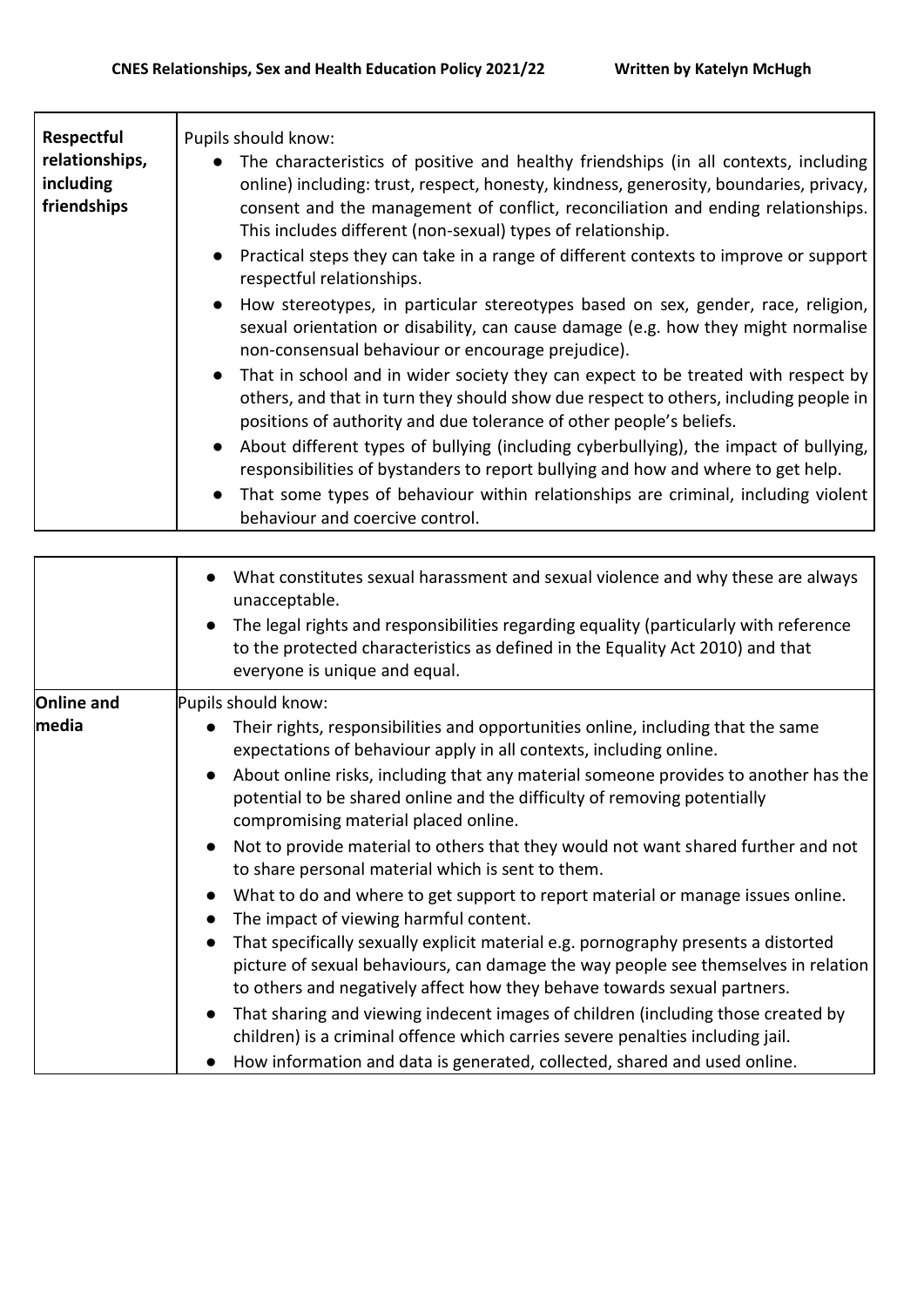| <b>Being safe</b>          | Pupils should know:<br>The concepts of, and laws relating to, sexual consent, sexual exploitation, abuse,<br>grooming, coercion, harassment, rape, domestic abuse, forced marriage,<br>honourbased violence and FGM, and how these can affect current and future<br>relationships.<br>How people can actively communicate and recognise consent from others, including<br>sexual consent, and how and when consent can be withdrawn (in all contexts,<br>including online). |
|----------------------------|-----------------------------------------------------------------------------------------------------------------------------------------------------------------------------------------------------------------------------------------------------------------------------------------------------------------------------------------------------------------------------------------------------------------------------------------------------------------------------|
| Intimate<br>and            |                                                                                                                                                                                                                                                                                                                                                                                                                                                                             |
| sexual                     | Pupils should know:                                                                                                                                                                                                                                                                                                                                                                                                                                                         |
| relationships,             | How to recognise the characteristics and positive aspects of healthy one-to-one                                                                                                                                                                                                                                                                                                                                                                                             |
| including sexual<br>health | intimate relationships, which include mutual respect, consent, loyalty, trust, shared<br>interests and outlook, sex and friendship.                                                                                                                                                                                                                                                                                                                                         |
|                            | That all aspects of health can be affected by choices they make in sex and<br>$\bullet$<br>relationships, positively or negatively, e.g. physical, emotional, mental, sexual and<br>reproductive health and wellbeing.                                                                                                                                                                                                                                                      |
|                            | The facts about reproductive health, including fertility, and the potential impact of<br>lifestyle on fertility for men and women and menopause.                                                                                                                                                                                                                                                                                                                            |
|                            | That there are a range of strategies for identifying and managing sexual pressure,<br>including understanding peer pressure, resisting pressure and not pressuring others.<br>That they have a choice to delay sex or to enjoy intimacy without sex.                                                                                                                                                                                                                        |
|                            | The facts about the full range of contraceptive choices, efficacy and options available.                                                                                                                                                                                                                                                                                                                                                                                    |
|                            | The facts around pregnancy including miscarriage.<br>$\bullet$                                                                                                                                                                                                                                                                                                                                                                                                              |
|                            | That there are choices in relation to pregnancy (with medically and legally accurate,<br>$\bullet$<br>impartial information on all options, including keeping the baby, adoption, abortion<br>and where to get further help).                                                                                                                                                                                                                                               |
|                            | How the different sexually transmitted infections (STIs), including HIV/AIDs, are<br>transmitted, how risk can be reduced through safer sex (including through condom<br>use) and the importance of and facts about testing.                                                                                                                                                                                                                                                |
|                            | About the prevalence of some STIs, the impact they can have on those who contract<br>$\bullet$<br>them and key facts about treatment.<br>How the use of alcohol and drugs can lead to risky sexual behaviour.                                                                                                                                                                                                                                                               |
|                            |                                                                                                                                                                                                                                                                                                                                                                                                                                                                             |
|                            | How to get further advice, including how and where to access confidential sexual<br>$\bullet$<br>and reproductive health advice and treatment.                                                                                                                                                                                                                                                                                                                              |

## **Appendix B: Health Education content guidance**

**By the end of primary school:**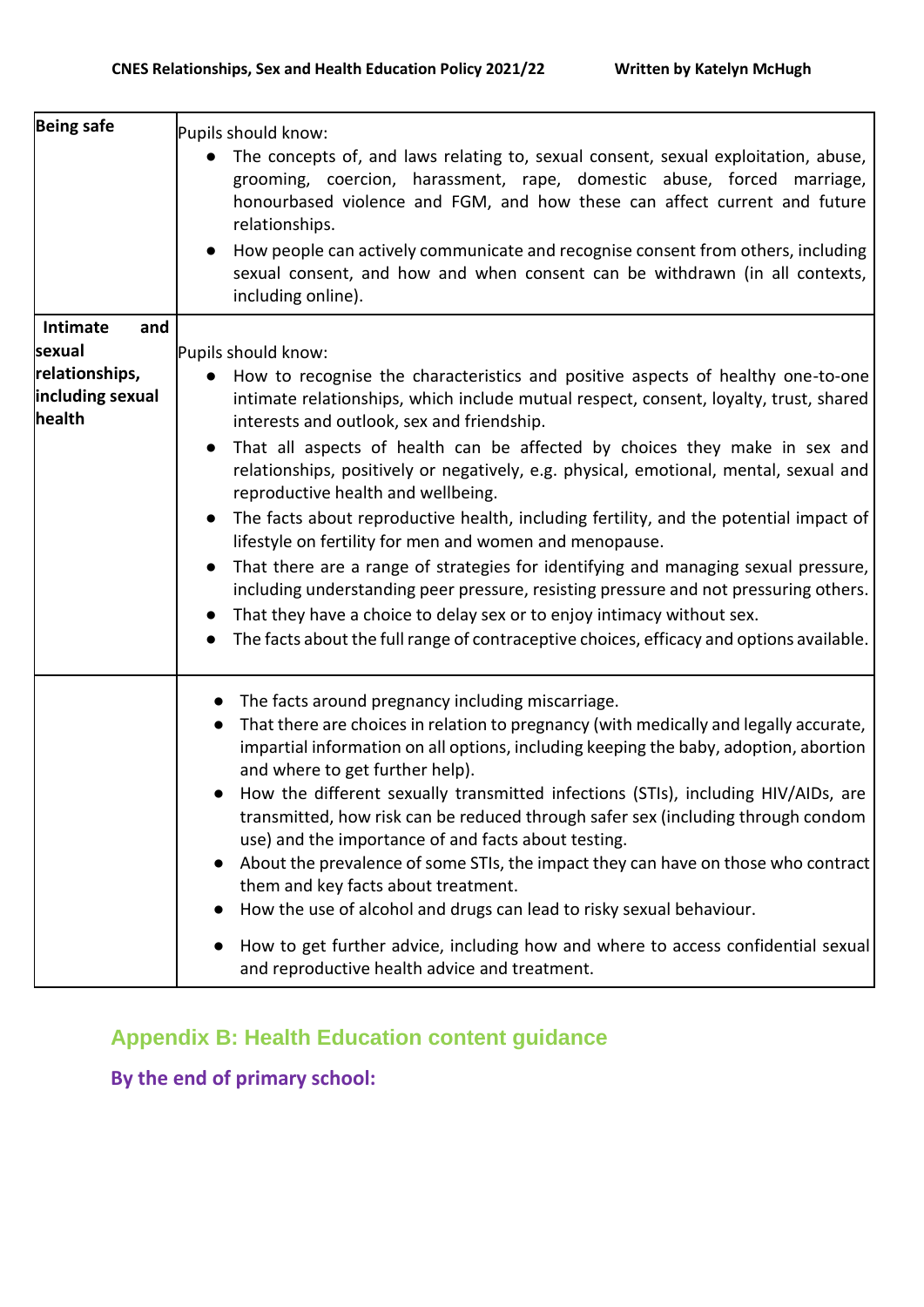| <b>Mental wellbeing</b> | Pupils should know:                                                                                                                                                                                                                                                                           |
|-------------------------|-----------------------------------------------------------------------------------------------------------------------------------------------------------------------------------------------------------------------------------------------------------------------------------------------|
|                         | That mental wellbeing is a normal part of daily life, in the same way as physical<br>health.                                                                                                                                                                                                  |
|                         | That there is a normal range of emotions (e.g. happiness, sadness, anger, fear,<br>surprise, nervousness) and scale of emotions that all humans experience in relation<br>to different experiences and situations.                                                                            |
|                         | How to recognise and talk about their emotions, including having a varied<br>vocabulary of words to use when talking about their own and others' feelings.                                                                                                                                    |
|                         | How to judge whether what they are feeling and how they are behaving is<br>appropriate and proportionate.                                                                                                                                                                                     |
|                         | The benefits of physical exercise, time outdoors, community participation,<br>voluntary and service-based activity on mental wellbeing and happiness.                                                                                                                                         |
|                         | Simple self-care techniques, including the importance of rest, time spent with<br>$\bullet$<br>friends and family and the benefits of hobbies and interests.                                                                                                                                  |
|                         | Isolation and loneliness can affect children and that it is very important for children<br>to discuss their feelings with an adult and seek support.                                                                                                                                          |
|                         | That bullying (including cyberbullying) has a negative and often lasting impact on<br>mental wellbeing.                                                                                                                                                                                       |
|                         | Where and how to seek support (including recognising the triggers for seeking<br>support), including whom in school they should speak to if they are worried about<br>their own or someone else's mental wellbeing or ability to control their emotions<br>(including issues arising online). |
|                         | It is common for people to experience mental ill health. For many people who do,<br>the problems can be resolved if the right support is made available, especially if<br>accessed early enough.                                                                                              |
| Internet                |                                                                                                                                                                                                                                                                                               |
| safety and              | Pupils should know:<br>• For most people the internet is an integral part of life and has many benefits.                                                                                                                                                                                      |
| harms                   |                                                                                                                                                                                                                                                                                               |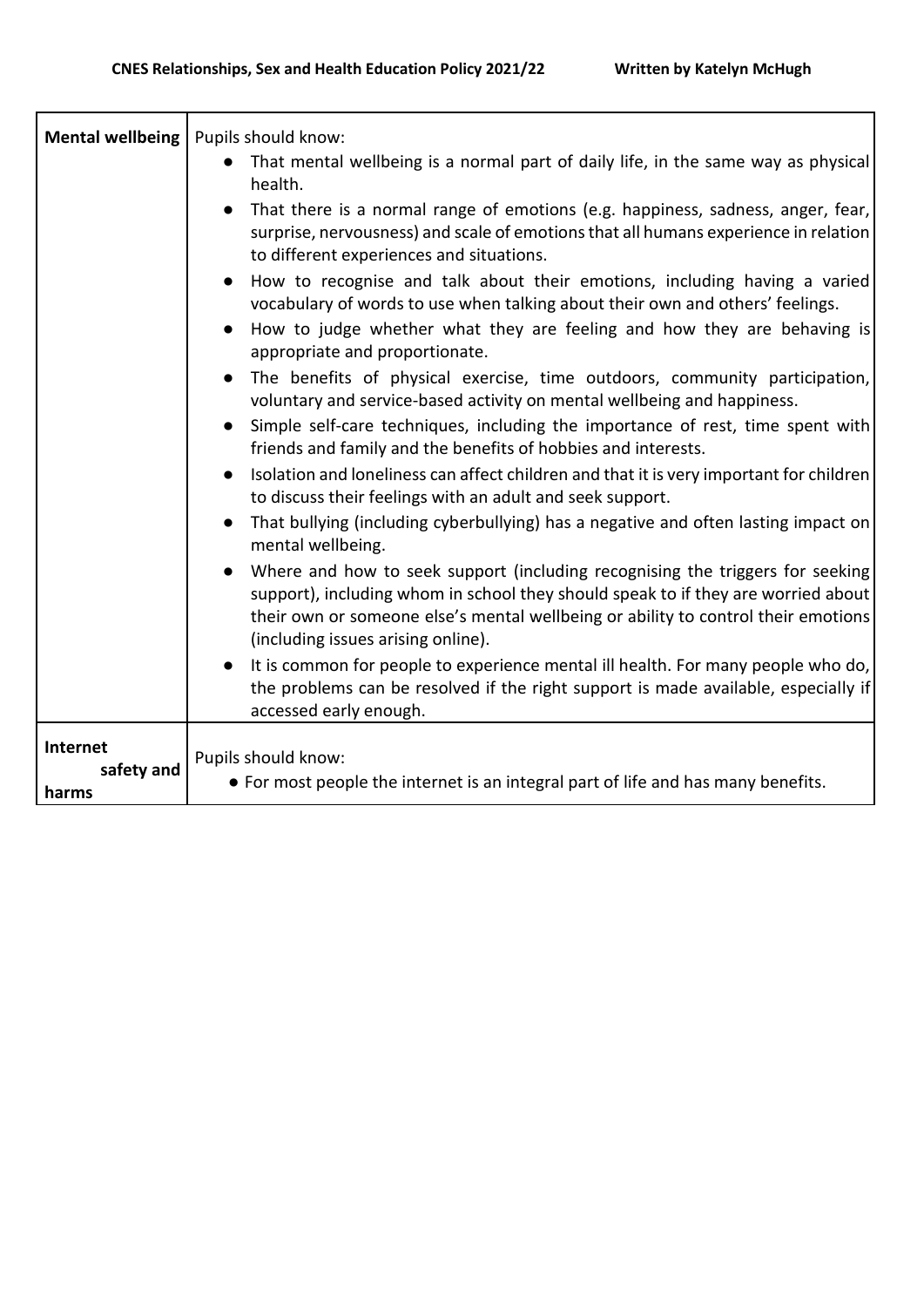|                                       | About the benefits of rationing time spent online, the risks of excessive time spent<br>on electronic devices and the impact of positive and negative content online on<br>their own and others' mental and physical wellbeing.<br>How to consider the effect of their online actions on others and know how to<br>recognise and display respectful behaviour online and the importance of keeping<br>personal information private.<br>• Why social media, some computer games and online gaming, for example, are age<br>restricted.<br>That the internet can also be a negative place where online abuse, trolling, bullying<br>and harassment can take place, which can have a negative impact on mental<br>health.<br>How to be a discerning consumer of information online including understanding<br>that information, including that from search engines, is ranked, selected and<br>targeted.<br>Where and how to report concerns and get support with issues online. |
|---------------------------------------|-------------------------------------------------------------------------------------------------------------------------------------------------------------------------------------------------------------------------------------------------------------------------------------------------------------------------------------------------------------------------------------------------------------------------------------------------------------------------------------------------------------------------------------------------------------------------------------------------------------------------------------------------------------------------------------------------------------------------------------------------------------------------------------------------------------------------------------------------------------------------------------------------------------------------------------------------------------------------------|
| <b>Physical health</b><br>and fitness | Pupils should know:<br>The characteristics and mental and physical benefits of an active lifestyle.<br>The importance of building regular exercise into daily and weekly routines and<br>how to achieve this; for example walking or cycling to school, a daily active mile<br>or other forms of regular, vigorous exercise.<br>The risks associated with an inactive lifestyle (including obesity).<br>How and when to seek support including which adults to speak to in school if<br>they are worried about their health.                                                                                                                                                                                                                                                                                                                                                                                                                                                  |
| <b>Healthy eating</b>                 | Pupils should know:<br>What constitutes a healthy diet (including understanding calories and other<br>nutritional content).<br>• The principles of planning and preparing a range of healthy meals.<br>The characteristics of a poor diet and risks associated with unhealthy eating<br>(including, for example, obesity and tooth decay) and other behaviours (e.g. the<br>impact of alcohol on diet or health).                                                                                                                                                                                                                                                                                                                                                                                                                                                                                                                                                             |
| Drugs, alcohol<br>and tobacco         | Pupils should know:<br>• The facts about legal and illegal harmful substances and associated risks, including<br>smoking, alcohol use and drug-taking.                                                                                                                                                                                                                                                                                                                                                                                                                                                                                                                                                                                                                                                                                                                                                                                                                        |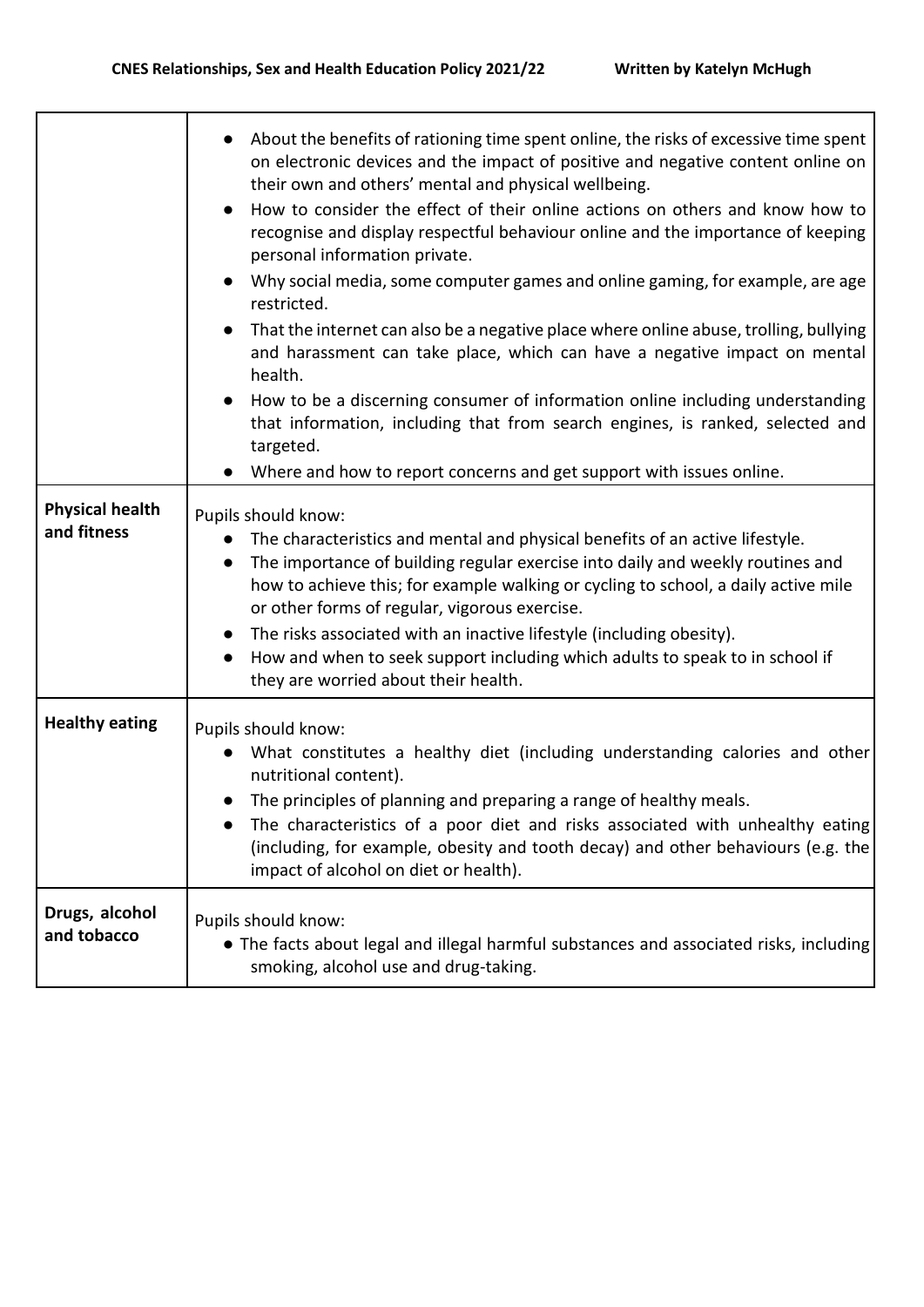| <b>Health and</b><br>prevention         | Pupils should know:<br>How to recognise early signs of physical illness, such as weight loss, or unexplained<br>changes to the body.<br>About safe and unsafe exposure to the sun, and how to reduce the risk of sun<br>damage, including skin cancer.<br>The importance of sufficient good quality sleep for good health and that a lack of<br>$\bullet$<br>sleep can affect weight, mood and ability to learn.<br>About dental health and the benefits of good oral hygiene and dental flossing,<br>including regular check-ups at the dentist. |
|-----------------------------------------|---------------------------------------------------------------------------------------------------------------------------------------------------------------------------------------------------------------------------------------------------------------------------------------------------------------------------------------------------------------------------------------------------------------------------------------------------------------------------------------------------------------------------------------------------|
|                                         | About personal hygiene and germs including bacteria, viruses, how they are                                                                                                                                                                                                                                                                                                                                                                                                                                                                        |
|                                         | spread and treated, and the importance of handwashing.<br>• The facts and science relating to allergies, immunisation and vaccination.                                                                                                                                                                                                                                                                                                                                                                                                            |
| <b>Basic first aid</b>                  | Pupils should know:<br>How to make a clear and efficient call to emergency services if necessary.<br>Concepts of basic first-aid, for example dealing with common injuries, including<br>head injuries.                                                                                                                                                                                                                                                                                                                                           |
| <b>Changing</b><br>adolescent<br>bodies | Pupils should know:<br>Key facts about puberty and the changing adolescent body, particularly from age 9<br>through to age 11, including physical and emotional changes.<br>About menstrual wellbeing including the key facts about the menstrual cycle.                                                                                                                                                                                                                                                                                          |

#### **By the end of secondary school:**

**Schools should continue to develop knowledge on topics specified for primary as required and in addition cover the following content by the end of secondary:** 

| Mental wellbeing | Pupils should know:<br>How to talk about their emotions accurately and sensitively, using appropriate<br>vocabulary. |
|------------------|----------------------------------------------------------------------------------------------------------------------|
|                  | That happiness is linked to being connected to others.                                                               |
|                  | How to recognise the early signs of mental wellbeing concerns.                                                       |
|                  | Common types of mental ill health (e.g. anxiety and depression).                                                     |
|                  | How to critically evaluate when something they do or are involved in has a                                           |
|                  | positive or negative effect on their own or others' mental health.                                                   |
|                  | The benefits and importance of physical exercise, time outdoors, community                                           |
|                  | participation and voluntary and service-based activities on mental wellbeing and                                     |
|                  | happiness.                                                                                                           |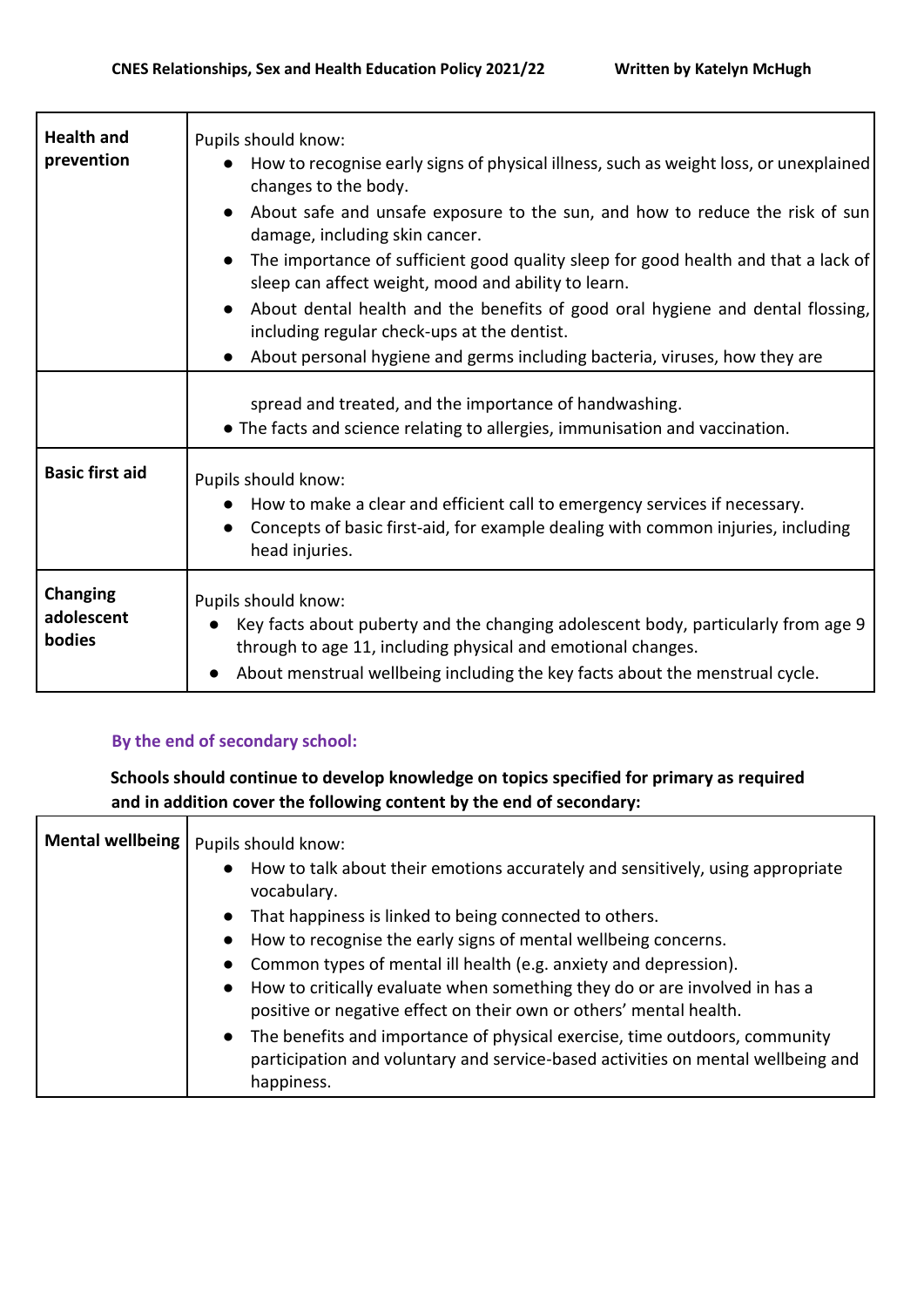$\overline{\mathbf{1}}$ 

| Internet<br>safety and<br>harms          | Pupils should know:<br>The similarities and differences between the online world and the physical world,<br>including: the impact of unhealthy or obsessive comparison with others online<br>(including through setting unrealistic expectations for body image), how people<br>may curate a specific image of their life online, over-reliance on online<br>relationships including social media, the risks related to online gambling including<br>the accumulation of debt, how advertising and Information is targeted at them<br>and how to be a discerning consumer of information online.<br>How to identify harmful behaviours online (including bullying, abuse or<br>harassment) and how to report, or find support, if they have been affected by<br>those behaviours.                            |
|------------------------------------------|--------------------------------------------------------------------------------------------------------------------------------------------------------------------------------------------------------------------------------------------------------------------------------------------------------------------------------------------------------------------------------------------------------------------------------------------------------------------------------------------------------------------------------------------------------------------------------------------------------------------------------------------------------------------------------------------------------------------------------------------------------------------------------------------------------------|
| <b>Physical</b><br>health and<br>fitness | Pupils should know:<br>The positive associations between physical activity and promotion of mental<br>$\bullet$<br>wellbeing, including as an approach to combat stress.<br>The characteristics and evidence of what constitutes a healthy lifestyle,<br>maintaining a healthy weight, including the links between an inactive lifestyle and<br>ill health, including cancer and cardiovascular ill-health.<br>About the science relating to blood, organ and stem cell donation.                                                                                                                                                                                                                                                                                                                            |
| <b>Healthy eating</b>                    | Pupils should know:<br>. How to maintain healthy eating and the links between a poor diet and health risks,<br>including tooth decay and cancer.                                                                                                                                                                                                                                                                                                                                                                                                                                                                                                                                                                                                                                                             |
| Drugs, alcohol<br>and tobacco            | Pupils should know:<br>The facts about legal and illegal drugs and their associated risks, including the link<br>between drug use, and the associated risks, including the link to serious mental<br>health conditions.<br>The law relating to the supply and possession of illegal substances.<br>The physical and psychological risks associated with alcohol consumption and what<br>constitutes low risk alcohol consumption in adulthood.<br>The physical and psychological consequences of addiction, including alcohol<br>dependency.<br>Awareness of the dangers of drugs which are prescribed but still present serious<br>health risks.<br>The facts about the harms from smoking tobacco (particularly the link to lung)<br>cancer), the benefits of quitting and how to access support to do so. |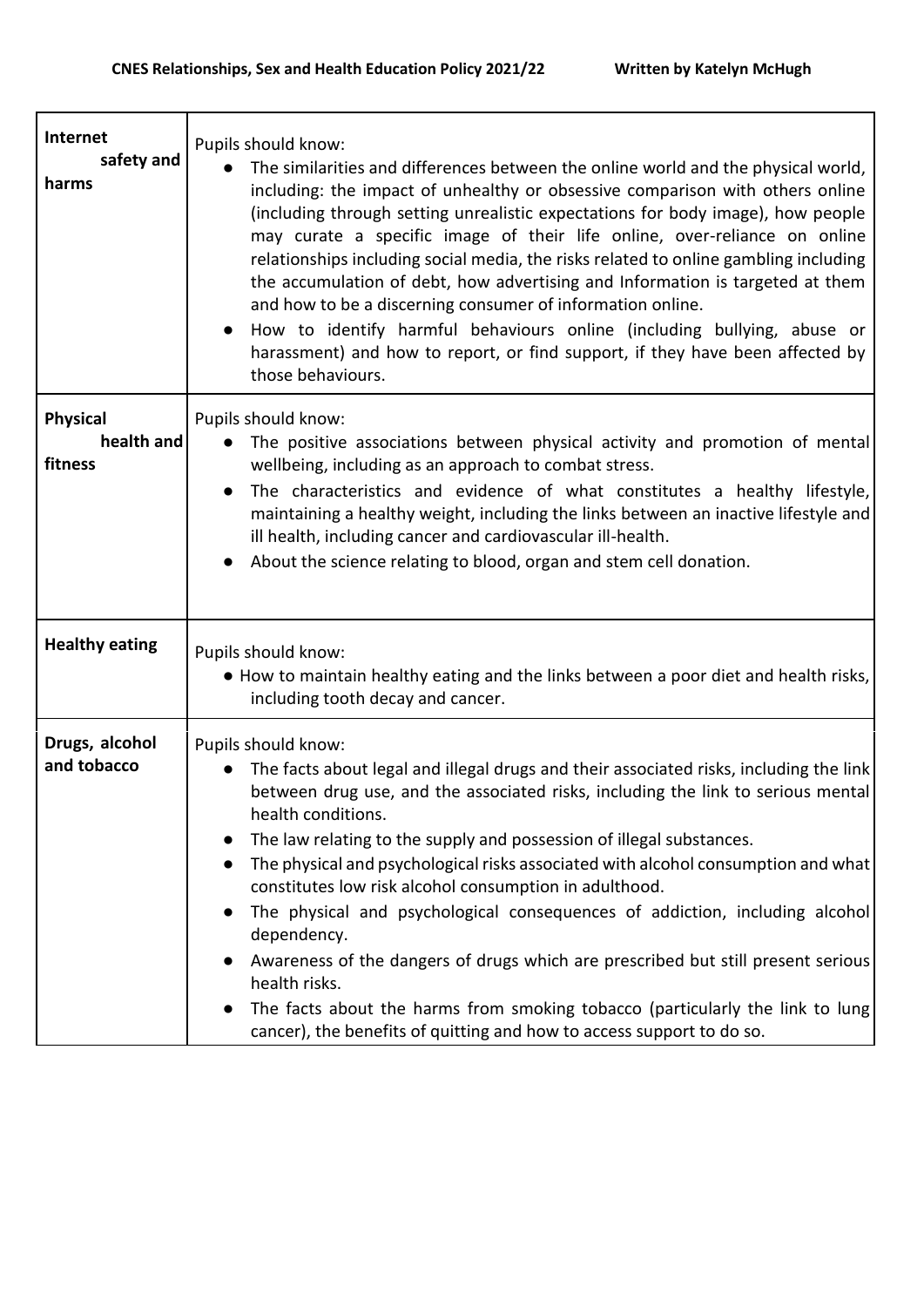$\mathbf{r}$ 

 $\mathbf{r}$ 

| <b>Health</b><br>prevention             | and   Pupils should know:<br>About personal hygiene, germs including bacteria, viruses, how they are spread,<br>treatment and prevention of infection, and about antibiotics.<br>About dental health and the benefits of good oral hygiene and dental flossing,<br>including healthy eating and regular check-ups at the dentist.<br>(late secondary) the benefits of regular self-examination and screening.<br>$\bullet$<br>The facts and science relating to immunisation and vaccination.<br>$\bullet$<br>The importance of sufficient good quality sleep for good health and how a lack of<br>sleep can affect weight, mood and ability to learn. |
|-----------------------------------------|--------------------------------------------------------------------------------------------------------------------------------------------------------------------------------------------------------------------------------------------------------------------------------------------------------------------------------------------------------------------------------------------------------------------------------------------------------------------------------------------------------------------------------------------------------------------------------------------------------------------------------------------------------|
| <b>Basic first aid</b>                  | Pupils should know:<br>Basic treatment for common injuries.<br>Life-saving skills, including how to administer CPR.<br>The purpose of defibrillators and when one might be needed.                                                                                                                                                                                                                                                                                                                                                                                                                                                                     |
| Changing<br>adolescent<br><b>bodies</b> | Pupils should know:<br>Key facts about puberty, the changing adolescent body and menstrual wellbeing.<br>The main changes which take place in males and females, and the implications for<br>emotional and physical health.                                                                                                                                                                                                                                                                                                                                                                                                                            |